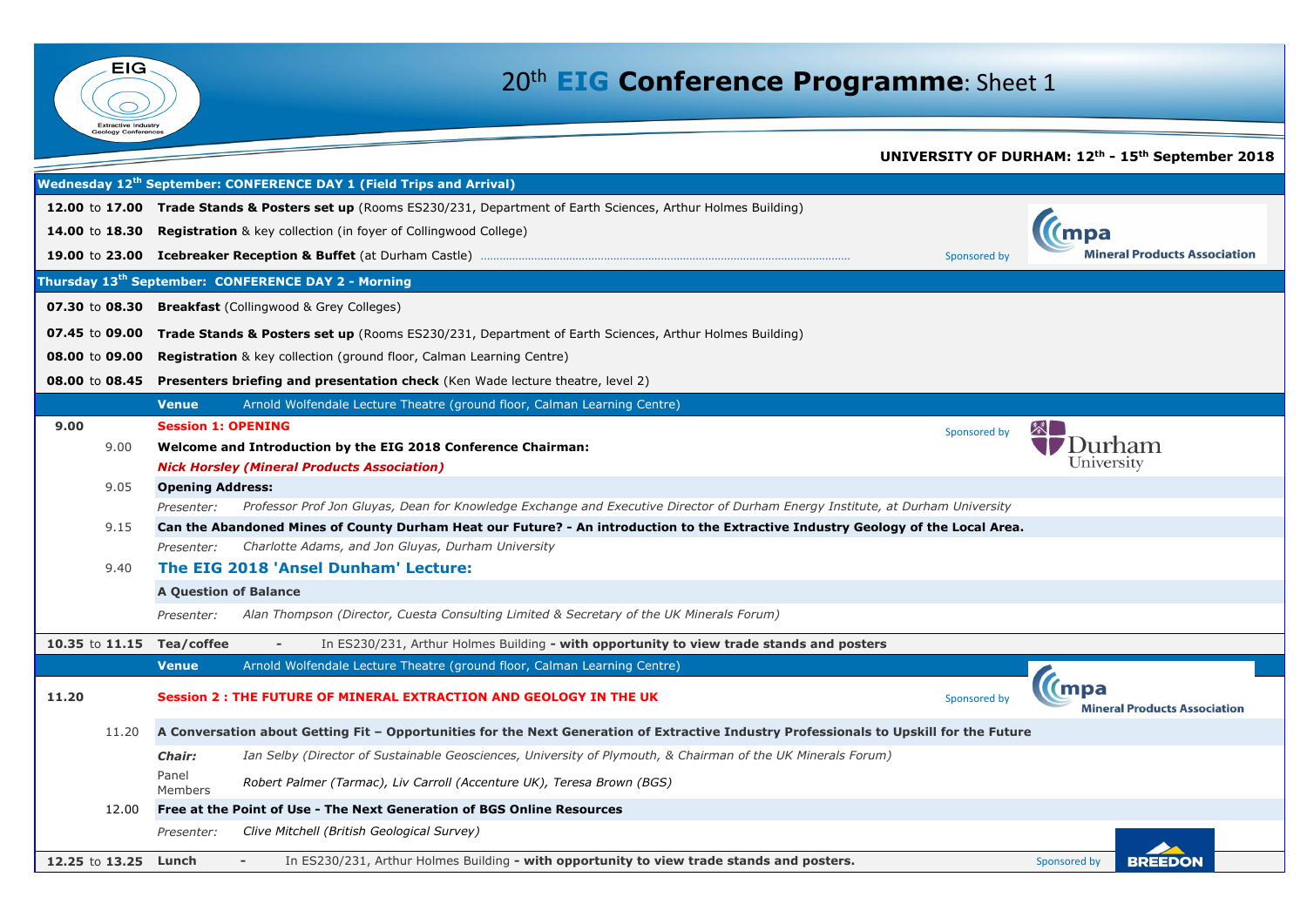

|                           | Thursday 13 <sup>th</sup> September: CONFERENCE DAY 2 - Afternoon                                                                                           |                         |                                                                                                           |
|---------------------------|-------------------------------------------------------------------------------------------------------------------------------------------------------------|-------------------------|-----------------------------------------------------------------------------------------------------------|
| 12.25 to 13.25 Lunch      | In ES230/231, Arthur Holmes Building - with opportunity to view trade stands and posters                                                                    |                         | Sponsored by                                                                                              |
|                           | Arnold Wolfendale Lecture Theatre (ground floor, Calman Learning Centre)<br><b>Venue</b>                                                                    |                         | Rosemary Cramp Lecture Theatre (second floor, Calman Learning Ce<br><b>Venue</b>                          |
| 13.30                     | <b>Session 3 : GROUNDWATER ISSUES</b><br>Sponsored by                                                                                                       | reau                    | <b>Session 4: RESOURCE DEVELOPMENT</b><br>Sponsored by                                                    |
|                           | <b>Chair:</b><br>Lee Clarke (Envireau Water)                                                                                                                | <b>WATER</b>            | <b>Chair:</b><br><b>Peter Scott</b> (University of Exeter)                                                |
| 13.30                     | Hydrogeological and Environmental Challenges presented by Surface Coal Mining in a Historic<br><b>Scottish Coalfield</b>                                    | 13.30                   | Sence or Senseless? - Opening a new quarry in the modern day; the next<br>at Bardon Hill                  |
|                           | Simon Haunch (SEPA)<br>Presenter:                                                                                                                           |                         | Sam Jameson (Aggregate Industries) and Adrian Charters (Quarry D<br>Presenter:                            |
| 13.55                     | Potential for Cotreatment of Mine Water and Waste Water in Waste Water Treatment Works                                                                      | 13.55                   | Winsford mine: UK's largest salt mine - Fifty five years of rock engineerin                               |
|                           | Christopher James Satterley (The Coal Authority)<br>Presenter:                                                                                              |                         | Evan Passaris (Atkins UK)<br>Presenter:                                                                   |
| 14.20                     | Determining impacts on groundwater at the proposed Woodsmith Potash Mine.<br>(Note: this presentation is subject to client approval and might be withdrawn) | 14.20                   | A Workable Method for Forecasting Sand and Gravel Demand for Local Age<br>in England                      |
|                           | Chris Woodhouse (Stantec)<br>Presenter:                                                                                                                     |                         | Malcolm Ratcliff (Charis Consultancy Ltd.)<br>Presenter:                                                  |
| 14.45                     | Determining the Geochemistry of Soil and Water Using Drone-based Hyperspectral Analysis                                                                     | 14.45                   | Aggregate resources in a marine conservation zone: addressing environm<br>geoscientific approach          |
|                           | Jamie Robinson (SLR Consulting)<br>Presenter:                                                                                                               |                         | Andrew Bellamy (Tarmac Marine)<br>Presenter:                                                              |
| 15.10 to 15.40 Tea/coffee | In ES230/231, Arthur Holmes Building - with opportunity to view trade stands and posters                                                                    |                         |                                                                                                           |
| 15.45                     | <b>Session 5 : TECHNIQUES &amp; INNOVATION</b><br>Sponsored by                                                                                              |                         | <b>Session 6: RESOURCES &amp; RESERVE EVALUATION</b><br>Sponsored by                                      |
|                           | <b>Geoff Walton</b> (Dustscan Ltd)<br><b>Chair:</b>                                                                                                         |                         | <b>Chair:</b><br><b>Teresa Brown</b> (BGS)                                                                |
| 15.45                     | The Use of Photogrammetry for Structural and Stability Assessment Mapping at Different Scales (15.45)                                                       |                         | Cornish Lithium: Exploration for a new metal in an old mining region                                      |
|                           | David Jameson (GWP Consultants LLP)<br>Presenter:                                                                                                           |                         | Lucy Crane (Cornish Lithium)<br>Presenter:                                                                |
| 16.10                     | The Identification of Structural Domains in a Complex Hard rock quarry using remote data<br>acquisition - a case study.                                     | 16.10                   | Is it Time for Industrial Rocks and Minerals Geologists to Exploit Block Mo                               |
|                           | C. B. Sullivan, S. Johnson, C. Comberbach, S. Penn & A. Wilkinson<br><i>Presenter:</i>                                                                      |                         | Samuel Lawrence (Tarmac Cement & Lime)<br><i>Presenter:</i>                                               |
| 16.35                     | An overview of geospatial methods for data acquisition and analysis: Useful insights exist<br>beyond the hype.                                              |                         | 16.35 Tenure and Permitting Aspects of Reserve and Resource Reporting                                     |
|                           | David Oxlade (Geospatial Research Ltd., Durham University)<br>Presenter:                                                                                    |                         | Gavin Mennie (Breedon Northern Limited)<br>Presenter:                                                     |
| 17.00                     | Ground Instability in Areas of Historic Coal Mining: Application of Intermittent Small Baseline<br><b>Subset (ISBAS) to the United Kingdom</b>              | 17.00                   | A Proposed Methodology to Evaluate a Dimension Stone Quarry Project ar<br><b>Resources &amp; Reserves</b> |
|                           | David Gee (Nottingham Geospatial Institute, University of Nottingham)<br><i>Presenter:</i>                                                                  |                         | Marco Cosi (AlpiConsult, & Head of PERC Dimension Stone Group)<br>Presenter:                              |
| 19.00 to 19.45            | e an<br><b>75 M H</b><br><b>Pre-Dinner Drinks Reception (at Durham Castle)</b><br>Sponsored by<br><b>HEIDELBERG</b> CEMENT Grou                             |                         | <b>EAT NO</b>                                                                                             |
|                           | 20.00 to 23.30 EIG Conference Dinner (at Durham Castle)<br>Sponsored by                                                                                     | <b>+ srk</b> consulting | <b>AGGREGATE</b><br>and by<br><b>INDUSTRIES</b>                                                           |
|                           | Followed by the new, improved, SHORTER  but even more generous than usual  EIG Charity Raffle                                                               |                         | <b>Great North Air</b><br>this time in aid of the                                                         |
| 19.00 to 23.00 Cash Bar   |                                                                                                                                                             |                         | <b>Ambulance Service</b>                                                                                  |